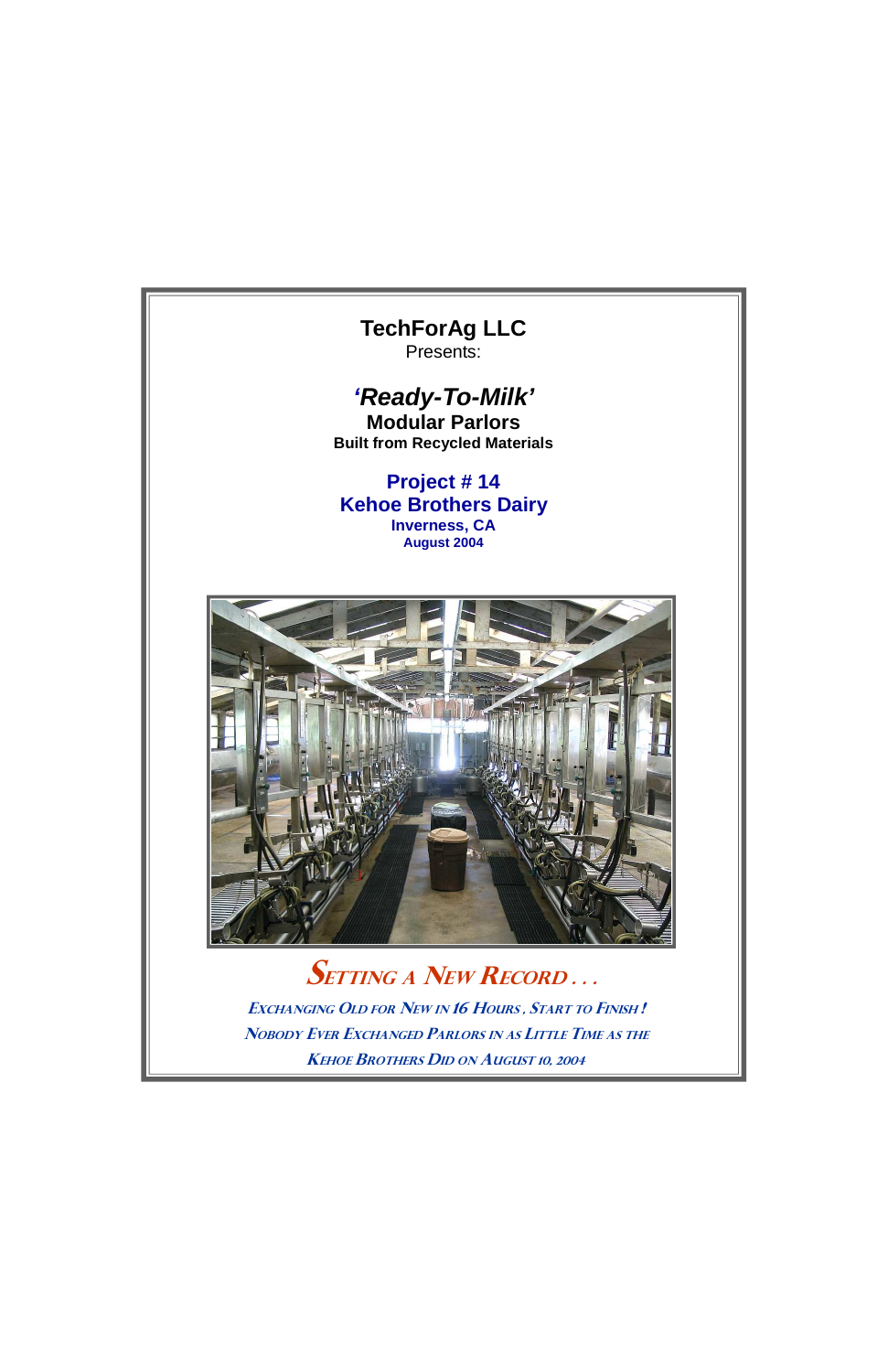



The new parlor 16 hours later, with both sides milking.

 Milking re-started on the first side a 6:00 PM and four hours later on the other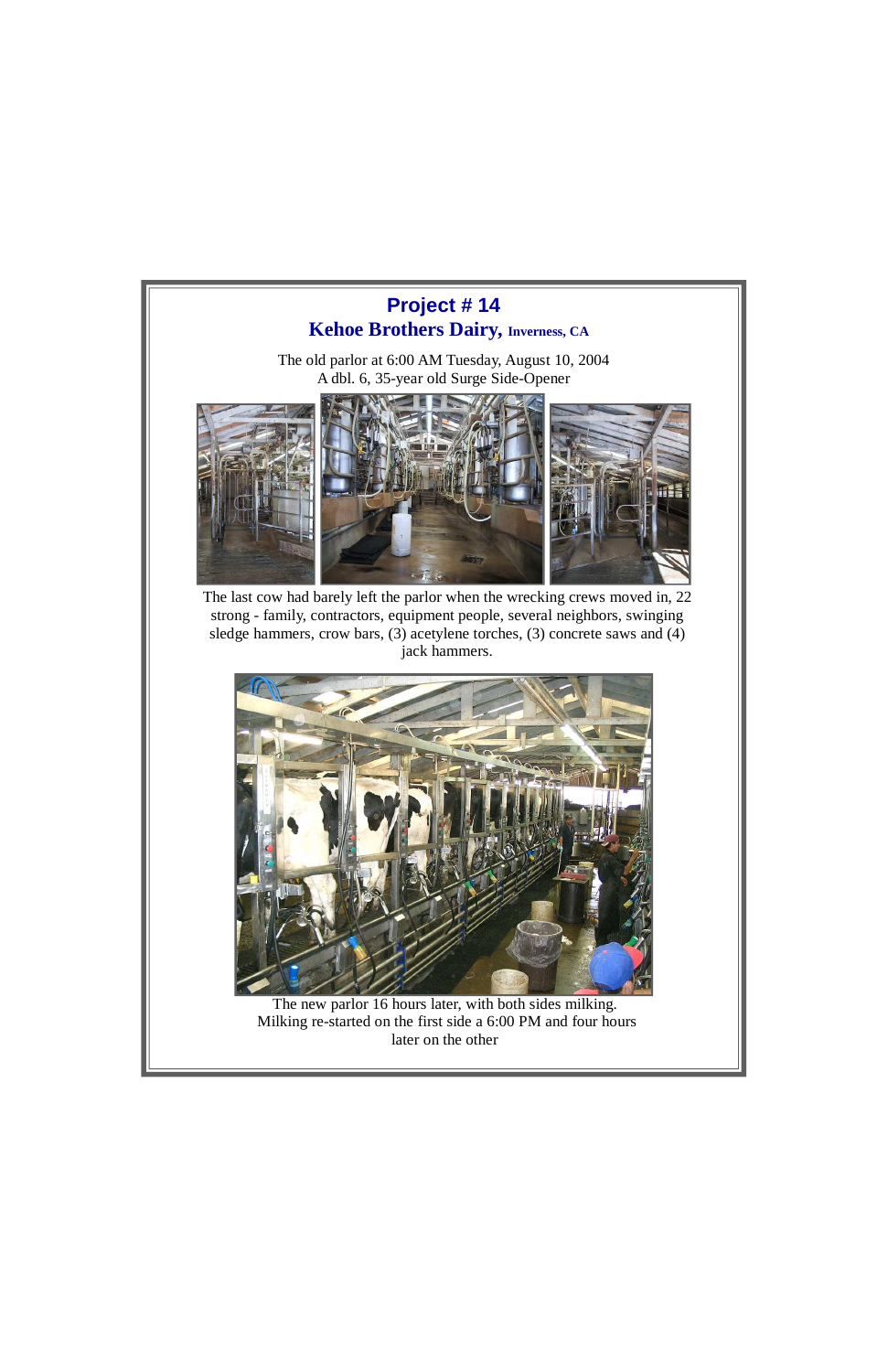**The Kehoe Brothers, nothing but guts**  There are three of them - Tim, Tom and Mike.

This was Tim's project. Key question: Might it be possible to complete the project in a single day? After several soulsearching discussions with his brothers, the contractor, equipment specialists and Janice his wife, Tim made the decision...

## **"Let's Go For It!**



*The parlor at 9:00 AM—with 550 cows outside watching in silence "What are they doing?"* 

## **Possible with Pre-cast Slabs**

- How large is the parlor?
- What access to the space where it goes?
- Experience of the Contractor and Dairy Equipment Dealer

As luck would have it they got a hold of reject concrete slabs from a nearby highway project, which they cut to size ahead of time - ready-to-go flooring in place shortly after each Module was placed.



*Each slab was cut a week ahead of time, numbered and cross referenced to its designated place.* 



*Ready-to-go cow platform one hour after parlor had been placed. Slabs will be replaced later on with poured concrete*

## **How Much Time to Retrofit a Parlor?**  Depends on a number of factors:

On average it takes 20 to 24 working hours to retrofit a parlor over a total of 36 hours elapsed time. Normally we start removing the first side at 6:00 AM and start milking between 4:00 and 6:00 PM. The second on the second day usually takes from 2 to 4 hours less.

*How long for a new parlor?* Up to 4 hours for a smaller parlor and up to 8 hours for

anything larger than a dbl. 12 (four Modules instead of just two).